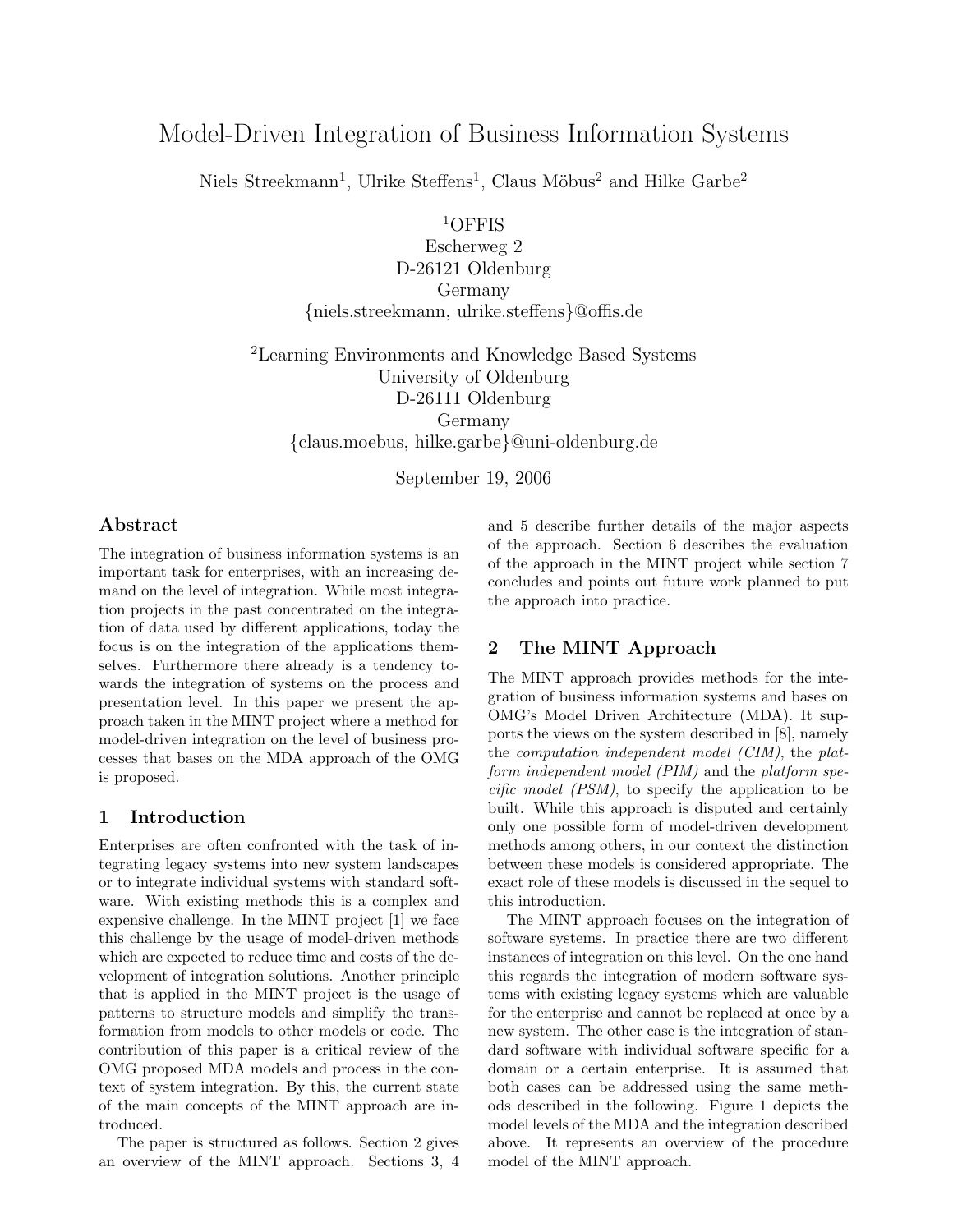

Figure 1: Procedure model of the MINT approach

The integration of systems on the level of business processes is a task that requires a lot of knowledge by domain experts. This knowledge enfolds the tasks of the domain that can be facilitated by a software system. These tasks are a combination business processes to execute the business of the enterprise and domain knowledge which includes the concepts and their correlations inside the domain.

In MDA these requirements are acquired in the CIM. The dashed line in figure 1 indicates that this is no automated, but rather a manual process that needs special methods and guidelines. In the MINT approach we use cognitive and domain-specific patterns to support this process. A more detailed description of these patterns is given in section 3.

The CIM itself is the main source of communication between domain experts and software developers. Thus it has a special role in software development that is neglected in practical approaches to MDA. In contrast the CIM has a central role in the MINT approach due to the fact that it is the initial point for our integration approach since it includes the business processes used as a basis for the integration tasks in the following model steps. The second aspect we identified as a basis for integration of different systems that resides in the CIM, is a domain model that represents the intra- or inter-organizational understanding of the domain the application operates in. The structure of the CIM is described in section 4. Since the CIM has the purpose to acquire the requirements and serve as a source for communication it should be modelled in a language that is understandable for domain experts. One way to do this is though the usage of domain-specific languages that are a widespread object of current research [6].

Opposed to the CIM the PIM is a technical model which provides the architecture of the system. In the MINT approach we examine how the PIM can be derived from the CIM and how interfaces derived from the business processes can be combined with interfaces offered by legacy systems and standard software to describe the integration of business information systems on an architectural level. This process of architecture derivation and integration of systems in the PIM is described in section 5.

The PSM specifies the realisation of the interfaces described in the PIM on a specific platform. In doing so, the interfaces that are already provided by the legacy system or standard software and their implementations have to be considered in all models. A base for this kind of consideration of integration aspects is the BALES methodology, as described in [11]. A possible platform technology for implementation of the above mentioned interfaces are web services. An example for the usage of web services in the context of integration is the application of the DUBLO pattern described in [4] where web services are used for the integration of a legacy system with a modern system architecture during the migration process from the old to the new system. The extraction of web services from systems that are not build to interoperate on this level is also part of the MINT project, but not in the focus of this paper.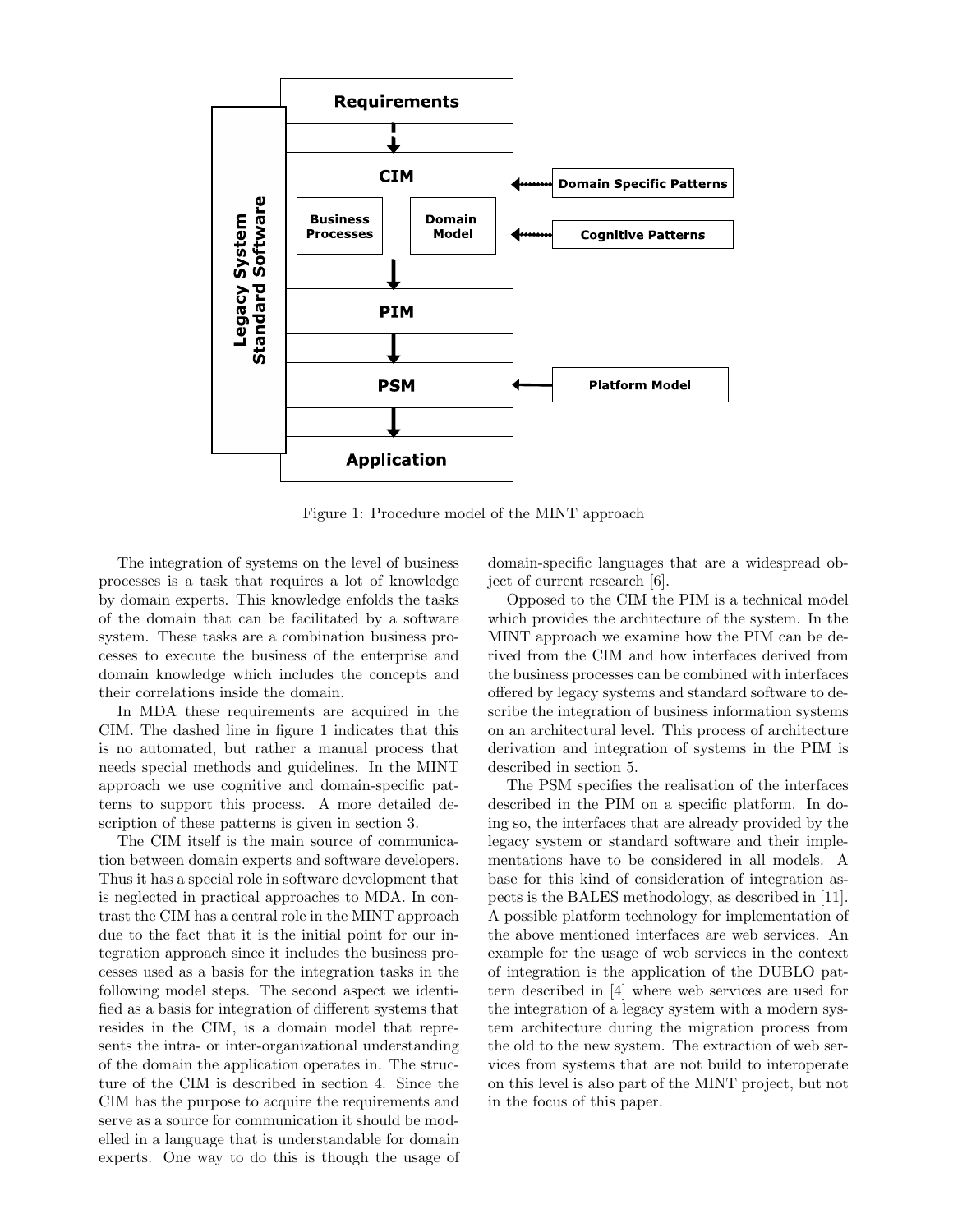## 3 Guided CIM Creation

Creating the CIM is the first task in the MDA development process. It comprises the domain specific processes and tasks and has to be developed in collaboration with domain experts. The CIM has great importance for the rest of the development process, as new requirements or changesin the CIM lead to changes in the corresponding PIM and PSM. As domain experts are often not experienced in modelling processes, they have to be supported during this task. Research in our project will show whether this can be accomplished by using cognitive patterns. "The term cognitive patterns refers to recurring templates that humans use during problem solving/ reasoning activities." [2] Since these patterns model natural human problem solving, it is assumed that it is easier for domain experts to express their domain knowledge using these instead of business process patterns for example. Business patterns have a different intention (e.g. workflow organization). Another benefit is mentioned by Gardner et al., who premise "that the notion of cognitive patterns, applied to organizational and system processes in business, can facilitate a deeper understanding of these processes." [2] So, the use of these patterns can result in a more complete and correct model of the domain-specific processes and tasks. Existing pattern libraries are described by Gardner et al. and Schreiber et al. [9] amongst others. In MINT these libraries have to be extended with domain-specific patterns, e.g. by adoption or discovery of new patterns. A scientific goal of the MINT approach is to identify such patterns and evaluate how they can be applied to enhance the CIM. An example is the usage of these patterns as templates in the modelling language that have to be configured with application-specific values.

#### 4 CIM Structure

The structure of a CIM depends on the purpose of the system to be build. The CIM should represent all aspects of the system that are important from a domain experts point of view. Further technical details like the platforms the system runs on or details about the interfaces of the integrated systems should not be relevant on this level. Hence, as described in section 2, the languages used to model the application from a domain expert's point of view should be adapted towards their specific needs. This results from the realisation that many problems in software engineering are based on misinterpretations of requirements and misunderstandings between domain experts and software developers. MDA holds the opportunity to overcome these misunderstandings by offering views on the system in languages that are specific for every stakeholder. The PIM on the other hand should be modelled in a language understandable for software developers. Furthermore it should be usable for analyses of the system and further generation of a PSM and code. In MDA the standard modelling language is UML. This fits for technical description of the system as in the PIM and PSM, but can lead to problems in modelling the CIM, because many domain experts are not able to model their intentions in UML. A way to overcome this is the introduction of domain-specific languages (DSL) [6]. An easy way to introduce a DSL on the basis of UML is the usage of UML Profiles that restrict the usage of UML elements to simplify the language and adapt it for a certain domain.

For the description of integrated business information systems we propose a structure for the CIM that consists of a business process model and a domain model. The business process model describes the processes the system is intended to support. This model is application-specific though it may be part of a larger model that includes all business processes of the enterprise. The domain model describes the domain of the system. It is intended to provide a common model for all applications throughout an enterprise. Further details about these models and the according modelling languages are given in the following subsections.

#### 4.1 Business Process Model

Business processes are a well-established in the domain of business information systems to model the tasks of such a system. Furthermore it is a good starting point for the integration of these systems, since the tasks described in a business process may be fulfilled by different systems that are already available as legacy systems or still have to be developed.

We chose UML2 activity diagrams to model the business processes, because they are well researched in this context and there is a good tool support for UML and MDA. For the modelling of business processes in UML there are extensions in the form of UML Profiles that we consider to use within the scope of the MINT approach. A profile for the detailed modelling of processes is described in [7] while [5] presents a profile that can be used to describe the processes from a business perspective. I.e. it describes different types of processes, the persons in charge of the processes, deliverables and so on.

Another goal of the MINT approach regarding modelling the CIM is the use of patterns to structure the model and describe transformations from the CIM to the PIM. For this purpose we will evaluate the cognitive and domain patterns mentioned in section 3 as well as business process and software engineering patterns. It is in the scope of currently ongoing research whether these patterns can be used as model templates or even to create new domain-specific languages that make it easier for domain experts to describe their requirements of a software system.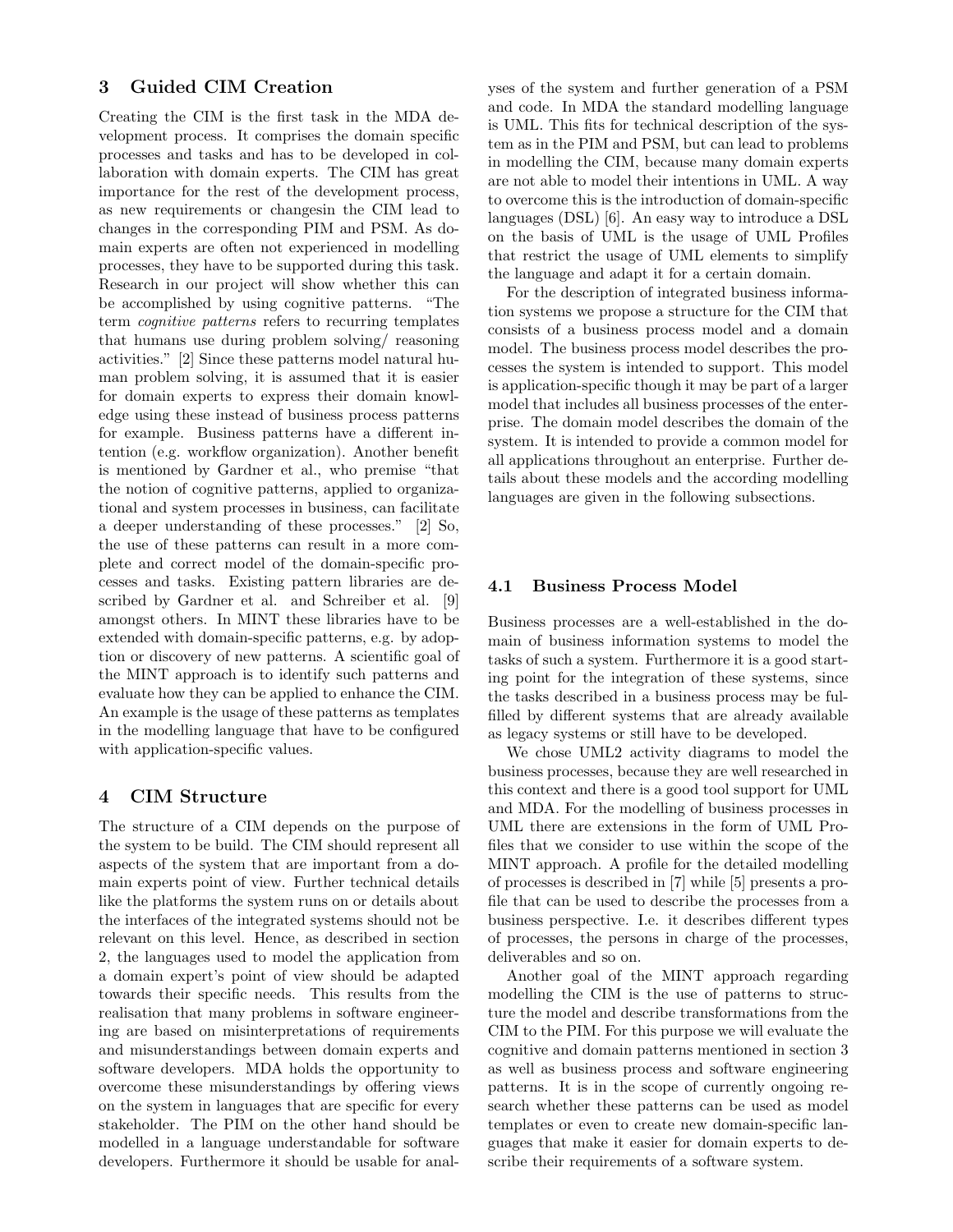#### 4.2 Domain Model

The domain model is a model of the application domain. I.e. it models the enterprise-wide or domainwide concepts of the domain agreed upon by the domain experts. Such a model is of great importance for the integration of systems, because it serves as the common base for the data used in all systems. How the model is exactly used in the PIM to integrate the interfaces of different systems is described in section 5.

The domain model should not be created anew for every new application or integration project. It should rather be derived from existing organisational or domain standards and then be used for all projects within the enterprise. These standards will of course differ from domain to domain and especially for applications that integrate several systems, the CIM will contain a particular domain model for each domain that is involved and of importance for the business process that is to be implemented by the system.

## 5 Architecture Derivation and Architectural Integration

The architecture of a system and the basic architectural aspects of the integration of systems are modelled in the PIM. In practice the derivation of an architecture is a model-to-model transformation from CIM to PIM. As claimed by Gerber et al. [3] transformations are the missing link to the successful application of model-driven development. Much scientific and practical work is expended on the exploration of how such transformations should be done. However most of the work concentrates on the use of transformations to build a PSM from a PIM and how code can be generated from the PSM. I.e. the main question is how an existing architecture can be implemented on a specific platform. The focus of our work is to find a way of building that architecture from the requirements instead. Since the CIM can be seen as a structured model of the requirements in the language of domain experts, we centre on the transformation from CIM to PIM.

We propose to use business process model from the CIM and the patterns used to build the CIM as a source for the transformation. The business process tasks in the CIM will be transformed to interfaces in the PIM that provide methods to fulfil the task. As can be seen here the transformations from CIM to PIM will only supply a skeleton PIM which has to be completed by software engineers. This also covers the integration aspects that contain the mapping from interfaces derived from the CIM and interfaces derived from the systems that have to be integrated and the mapping from the domain models used in the description of the last-mentioned interfaces and the domain model from the CIM.

The mappings mentioned in the last paragraph im-

plicate that some kind of adaptation may be needed if the interfaces, that are mapped to each other, differ in the implementation of methods or protocols, or in the naming or definition of concepts in the respective domain models. A source of our work in this area is the work of van den Heuvel [10] on adaptation regarding the BALES methodology.

After the architecture and the integration aspects have been described in the PIM, the next steps are the realisation of the architecture on a certain platform and the generation of code for this platform. These are again done by transformations, which are model-to-model transformations in the case of PIM to PSM and model-to-text transformations in case of PSM to code. The PIM to PSM transformation employs a platform model that includes detailed information about the platform. The platform we propose to use for the integration of business information systems are web services.

#### 6 Evaluation

Current experience shows, that a model-driven software development approach is most successful in rather focused domains which are well-understood and where generated code can build on powerful libraries or frameworks. Therefore, in MINT we focus on the domain of coupling object-oriented business code with relations databases. Although this is a very specific aspect of system integration, it is rather frequent in practice, ranging from newly developed systems to software migration projects and legacy integration.

While model-driven approaches for coupling object-oriented business code with relational databases are to be extended in MINT, it is important to validate these approaches in contrast to other techniques for solving the same problem. Namely, persistence frameworks (such as Spring or Containermanaged Persistence in Enterprise Java Beans) or using a high-level persistence interface, such as ADO.NET are alternative solutions. Therefore, the MINT project is concerned with discovering guidelines that will assist software architects in their decision on how to approach the coupling of object oriented business code with relational databases. This is a considerable step towards an engineering approach to software design, as in the current state of software design such decisions mainly base on experience or, worse, on intuition. Far too often, in software development, the benefits and, in particular the limitations of specific approaches are unclear. In contrast to this, the MINT approach is highly concerned to associate with its methods and tools general guidelines on the applicability of the approach, as it is also common in other engineering disciplines. By that, MINT will deliver a building block to the future engineering character of software design.